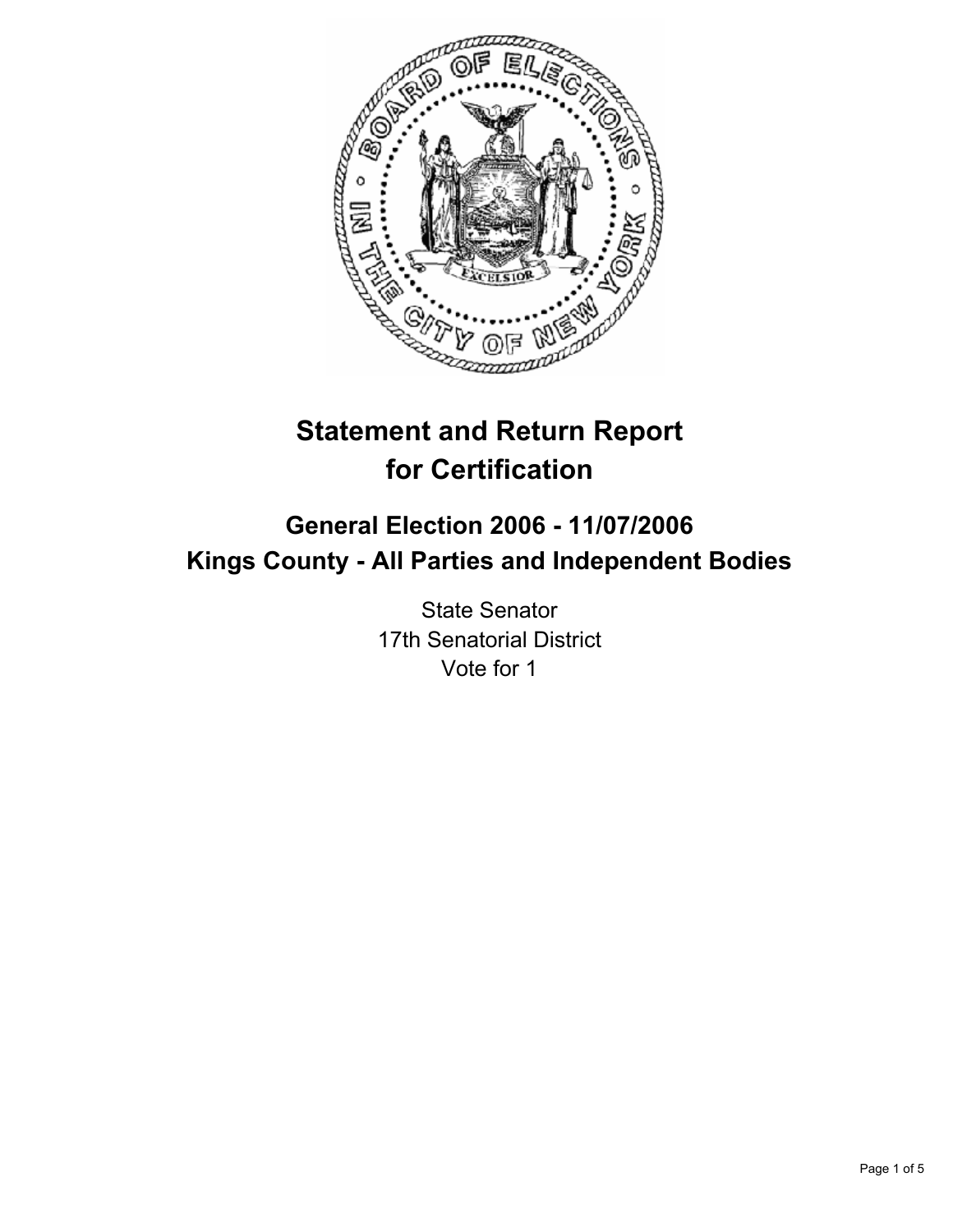

## **Assembly District 40**

| <b>PUBLIC COUNTER</b>                  | 756 |  |
|----------------------------------------|-----|--|
| <b>EMERGENCY</b>                       |     |  |
| ABSENTEE/MILITARY                      | 4   |  |
| AFFIDAVIT                              | 22  |  |
| <b>Total Ballots</b>                   | 785 |  |
| VICTOR F GUARINO (REPUBLICAN)          | 27  |  |
| MARTIN MALAVE DILAN (DEMOCRATIC)       | 467 |  |
| VICTOR F GUARINO (CONSERVATIVE)        | 8   |  |
| MARTIN MALAVE DILAN (WORKING FAMILIES) | 22  |  |
| <b>Total Votes</b>                     | 524 |  |
| Unrecorded                             | 261 |  |

## **Assembly District 50**

| PUBLIC COUNTER                         | 7,113 |
|----------------------------------------|-------|
| <b>EMERGENCY</b>                       | 199   |
| ABSENTEE/MILITARY                      | 129   |
| AFFIDAVIT                              | 371   |
| <b>Total Ballots</b>                   | 7,845 |
| VICTOR F GUARINO (REPUBLICAN)          | 736   |
| MARTIN MALAVE DILAN (DEMOCRATIC)       | 4,677 |
| VICTOR F GUARINO (CONSERVATIVE)        | 120   |
| MARTIN MALAVE DILAN (WORKING FAMILIES) | 842   |
| <b>Total Votes</b>                     | 6,375 |
| Unrecorded                             | 1,470 |

#### **Assembly District 53**

| <b>PUBLIC COUNTER</b>                  | 15,410 |
|----------------------------------------|--------|
| <b>EMERGENCY</b>                       | 68     |
| ABSENTEE/MILITARY                      | 158    |
| AFFIDAVIT                              | 453    |
| <b>Total Ballots</b>                   | 16,123 |
| VICTOR F GUARINO (REPUBLICAN)          | 636    |
| MARTIN MALAVE DILAN (DEMOCRATIC)       | 10,020 |
| VICTOR F GUARINO (CONSERVATIVE)        | 124    |
| MARTIN MALAVE DILAN (WORKING FAMILIES) | 1,004  |
| JACQUELINE M. MISLA (WRITE-IN)         |        |
| <b>Total Votes</b>                     | 11,785 |
| Unrecorded                             | 4.338  |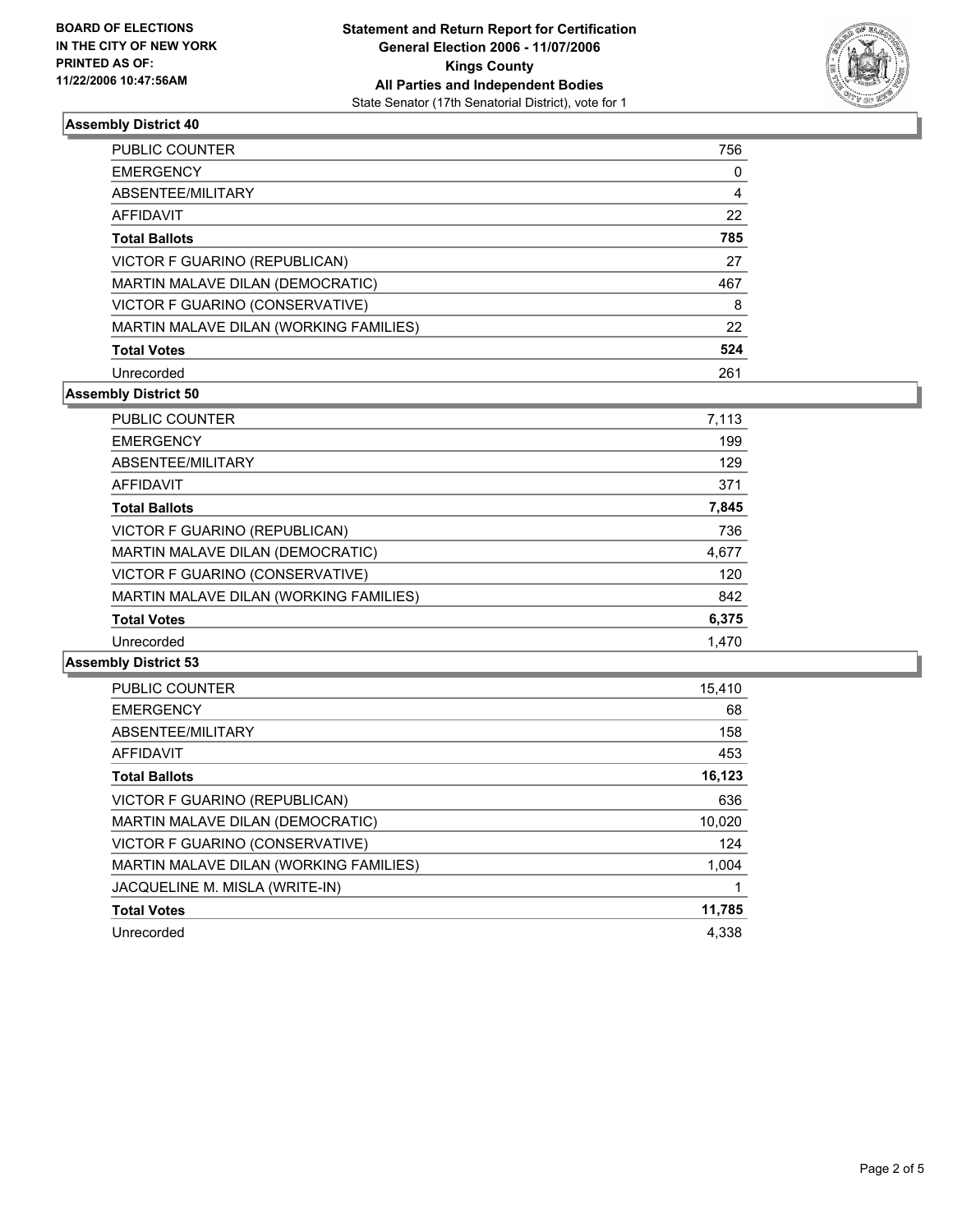

## **Assembly District 54**

| <b>PUBLIC COUNTER</b>                  | 9,166 |
|----------------------------------------|-------|
| <b>EMERGENCY</b>                       | 111   |
| ABSENTEE/MILITARY                      | 61    |
| AFFIDAVIT                              | 240   |
| <b>Total Ballots</b>                   | 9,593 |
| VICTOR F GUARINO (REPUBLICAN)          | 487   |
| MARTIN MALAVE DILAN (DEMOCRATIC)       | 6,141 |
| VICTOR F GUARINO (CONSERVATIVE)        | 89    |
| MARTIN MALAVE DILAN (WORKING FAMILIES) | 334   |
| <b>Total Votes</b>                     | 7,051 |
| Unrecorded                             | 2.542 |

## **Assembly District 55**

| PUBLIC COUNTER                         | 1,887 |  |
|----------------------------------------|-------|--|
| <b>EMERGENCY</b>                       | 0     |  |
| ABSENTEE/MILITARY                      | 41    |  |
| AFFIDAVIT                              | 44    |  |
| <b>Total Ballots</b>                   | 1,974 |  |
| VICTOR F GUARINO (REPUBLICAN)          | 81    |  |
| MARTIN MALAVE DILAN (DEMOCRATIC)       | 1,218 |  |
| VICTOR F GUARINO (CONSERVATIVE)        | 25    |  |
| MARTIN MALAVE DILAN (WORKING FAMILIES) | 64    |  |
| <b>Total Votes</b>                     | 1,388 |  |
| Unrecorded                             | 586   |  |

#### **Assembly District 56**

| <b>PUBLIC COUNTER</b>                  | 790 |
|----------------------------------------|-----|
| <b>EMERGENCY</b>                       | 37  |
| ABSENTEE/MILITARY                      | 11  |
| AFFIDAVIT                              | 16  |
| <b>Total Ballots</b>                   | 854 |
| VICTOR F GUARINO (REPUBLICAN)          | 21  |
| MARTIN MALAVE DILAN (DEMOCRATIC)       | 541 |
| VICTOR F GUARINO (CONSERVATIVE)        | 9   |
| MARTIN MALAVE DILAN (WORKING FAMILIES) | 36  |
| <b>Total Votes</b>                     | 607 |
| Unrecorded                             | 247 |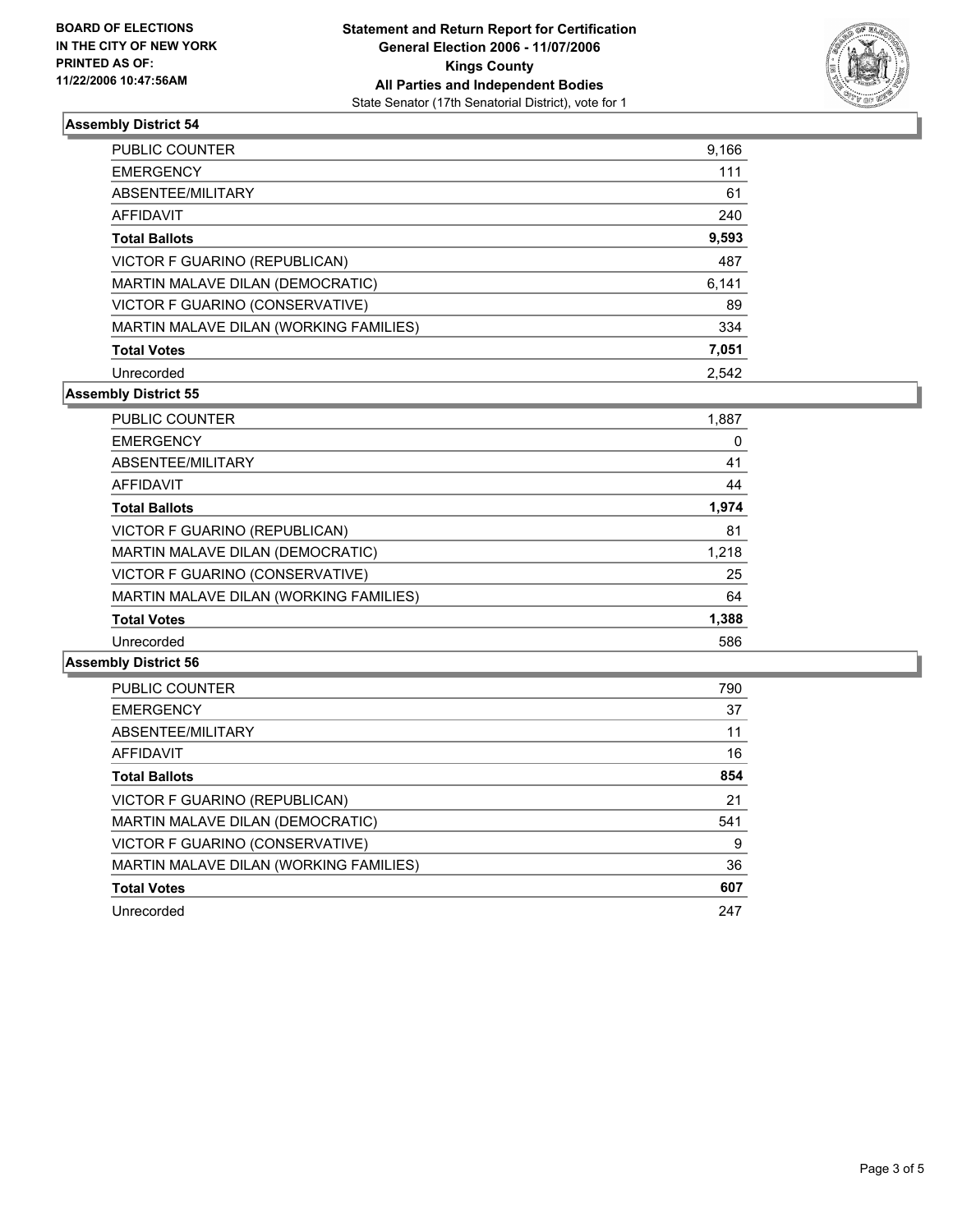

## **Assembly District 57**

| PUBLIC COUNTER                         | 26 |  |
|----------------------------------------|----|--|
| <b>EMERGENCY</b>                       |    |  |
| ABSENTEE/MILITARY                      |    |  |
| AFFIDAVIT                              |    |  |
| <b>Total Ballots</b>                   | 29 |  |
| VICTOR F GUARINO (REPUBLICAN)          | 2  |  |
| MARTIN MALAVE DILAN (DEMOCRATIC)       | 21 |  |
| VICTOR F GUARINO (CONSERVATIVE)        |    |  |
| MARTIN MALAVE DILAN (WORKING FAMILIES) |    |  |
| <b>Total Votes</b>                     | 24 |  |
| Unrecorded                             | 5  |  |